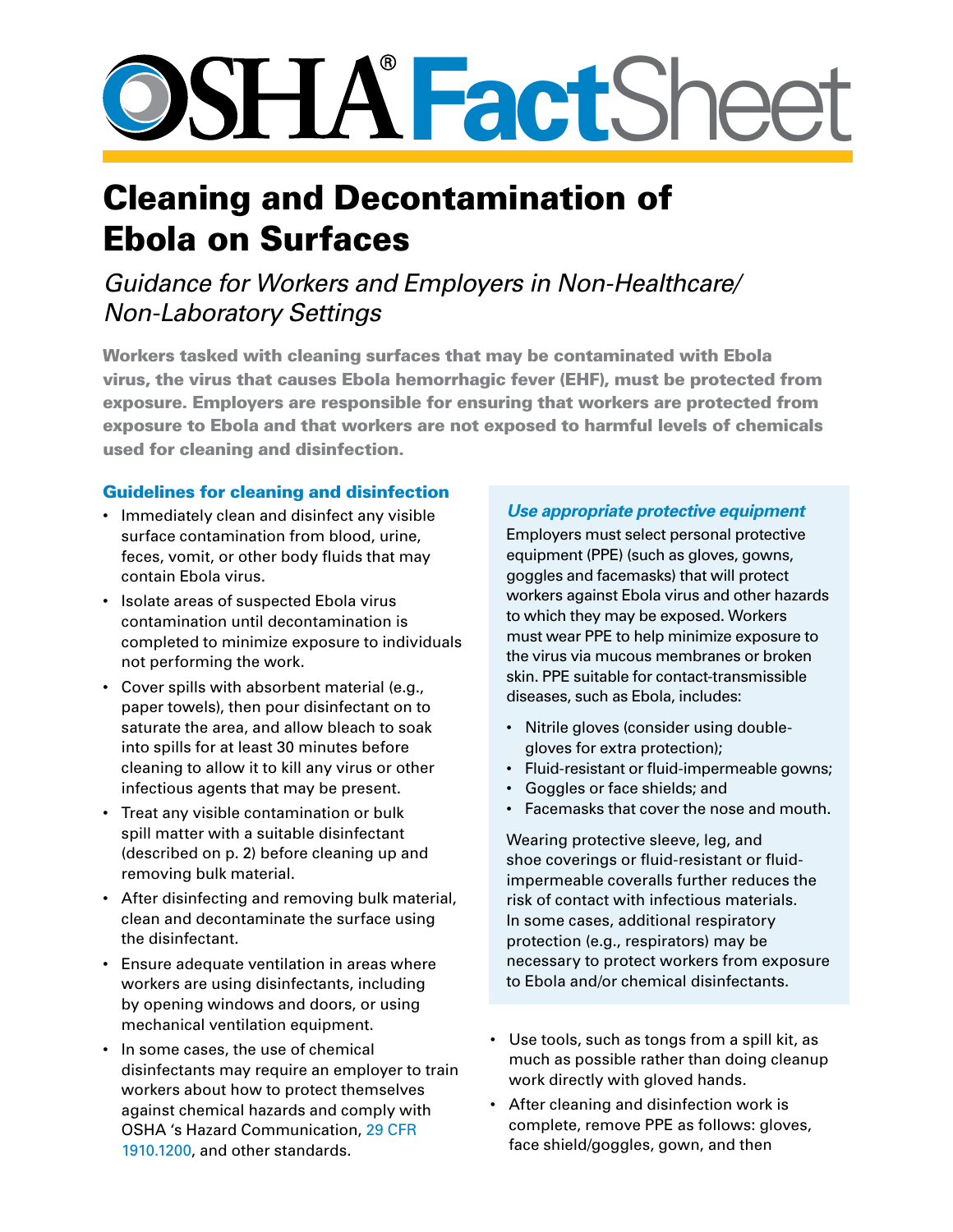mask/respirator. Wash hands with soap and water, or use an alcohol-based hand gel if no running water is available. See CDC fact sheet on donning and removal of PPE: [www.cdc.](http://www.cdc.gov/vhf/ebola/pdf/ppe-poster.pdf) [gov/vhf/ebola/pdf/ppe-poster.pdf](http://www.cdc.gov/vhf/ebola/pdf/ppe-poster.pdf).

• Avoid cleaning techniques, such as using pressurized air or water sprays, that may result in the generation of bio-aerosols (aerosolized droplets containing infectious particles that can be inhaled).

#### *Disinfectants for Ebola virus*

- • Use an EPA-registered disinfectant suitable for non-enveloped viruses (e.g., adenovirus, norovirus, poliovirus) to treat contamination/spills and to disinfect surfaces after bulk spill material has been removed. See [www.epa.gov/oppad001/](www.epa.gov/oppad001/chemregindex.htm) [chemregindex.htm](www.epa.gov/oppad001/chemregindex.htm). Follow manufacturer instructions for the specific disinfectant.
- • When commercial disinfectant products are unavailable, common household bleach and other appropriate disinfectants may be effective alternatives.
- • Use a 1:10 solution of bleach to water (e.g., 1 cup of bleach in 9 cups of water).
- **• Never mix chemicals together.** Certain combinations of chemicals can be deadly or can reduce the effectiveness of the disinfectant.

#### Guidelines for waste disposal

- • Soak materials and PPE used in cleanup and decontamination in disinfectant, double-bag, and place in a leak-proof container to further reduce the risk of worker exposure. Use a puncture-proof container for sharps.
- It may be necessary to dispose of contaminated objects with porous surfaces that cannot be disinfected.
- Dispose of waste from surface cleanup in accord with CDC guidelines and the U.S. Department of Transportation's (DOT) Hazardous Materials Regulations (HMR), at [www.cdc.gov/vhf/ebola/hcp](http://www.cdc.gov/vhf/ebola/hcp/index.html) and [phmsa.dot.](http://phmsa.dot.gov/hazmat/transporting-infectious-substances) [gov/hazmat/transporting-infectious-substances](http://phmsa.dot.gov/hazmat/transporting-infectious-substances).

#### Use appropriate respiratory protection

- In instances where workers may be exposed to bio-aerosols (e.g., as a result of spraying liquids or air during cleaning) suspected of or known to contain Ebola virus, additional respiratory protection is needed. In these cases, medically qualified workers must use, at a minimum, a NIOSH-approved, fit-tested N95 respirator.
- Wearing a respirator for extended periods of time can be uncomfortable. Workers who need respirators for long durations may find powered air-purifying respirators more tolerable.
- Respirators or face masks used for protecting workers against Ebola virus may not be effective for also protecting them from exposure to certain toxic chemicals used for cleaning and decontamination. To learn more about the requirements for selecting an appropriate respirator to protect against chemical exposure (elastomeric respirator with appropriate chemical cartridges or a supplied-air respirator), consult OSHA's Respiratory Protection standard, 29 [CFR](http://www.osha.gov/pls/oshaweb/owadisp.show_document?p_table=STANDARDS&p_id=12716) [1910.134,](http://www.osha.gov/pls/oshaweb/owadisp.show_document?p_table=STANDARDS&p_id=12716) and the manufacturer's Safety Data Sheet (SDS) for the specific chemical(s) that workers are using. See OSHA's Respiratory Protection web page: [www.osha.gov/SLTC/](http://www.osha.gov/SLTC/respiratoryprotection/index.html) [respiratoryprotection.](http://www.osha.gov/SLTC/respiratoryprotection/index.html)

#### Follow applicable OSHA standards

- • Employers must ensure that they comply with OSHA's Bloodborne Pathogens standard, 29 CFR [1910.1030,](http://www.osha.gov/pls/oshaweb/owadisp.show_document?p_table=STANDARDS&p_id=10051) to protect workers who may be exposed to blood or other potentially infectious materials.
- • OSHA's Personal Protective Equipment (PPE) standard, 29 CFR [1910.132](http://www.osha.gov/pls/oshaweb/owadisp.show_document?p_table=STANDARDS&p_id=9777), provides additional information about how to select and use appropriate PPE, training and other requirements.
- • Employers must comply with OSHA's Hazard Communication standard, 29 CFR [1910.1200,](http://www.osha.gov/pls/oshaweb/owadisp.show_document?p_table=STANDARDS&p_id=10099) when their workers use certain chemicals for cleaning and decontamination.
- In some cases where a specific OSHA standard doesn't apply, the General Duty Clause (Sec. 5(a)(1)) of the *Occupational Safety*